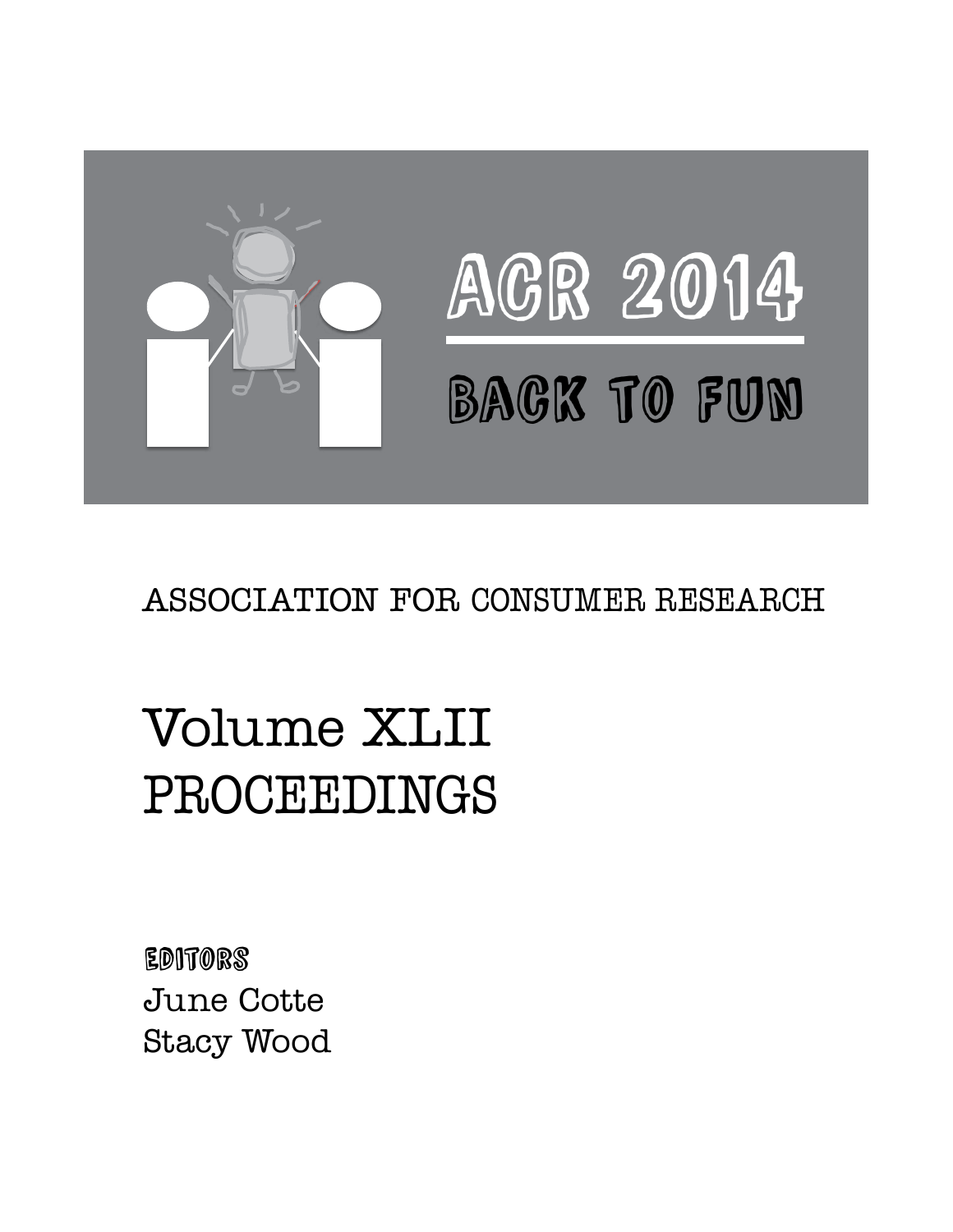#### **Advances in Consumer Research, Volume 42**

June Cotte, Stacy Wood

2014 Copyright © ASSOCIATION FOR CONSUMER RESEARCH

All rights reserved. No part of this publication may be reproduced, stored in a retrieval system or transmitted, in any form or by any means, electronic, mechanical, photocopying, recording, or otherwise, without prior written permission of the publisher.

International Standard Book Number (ISBN): 978-0-915552-74-0

**Association for Consumer Research** Labovitz School of Business & Economics University of Minnesota Duluth 11 East Superior Street, Suite 210 Duluth, MN 55802

www.acrwebsite.org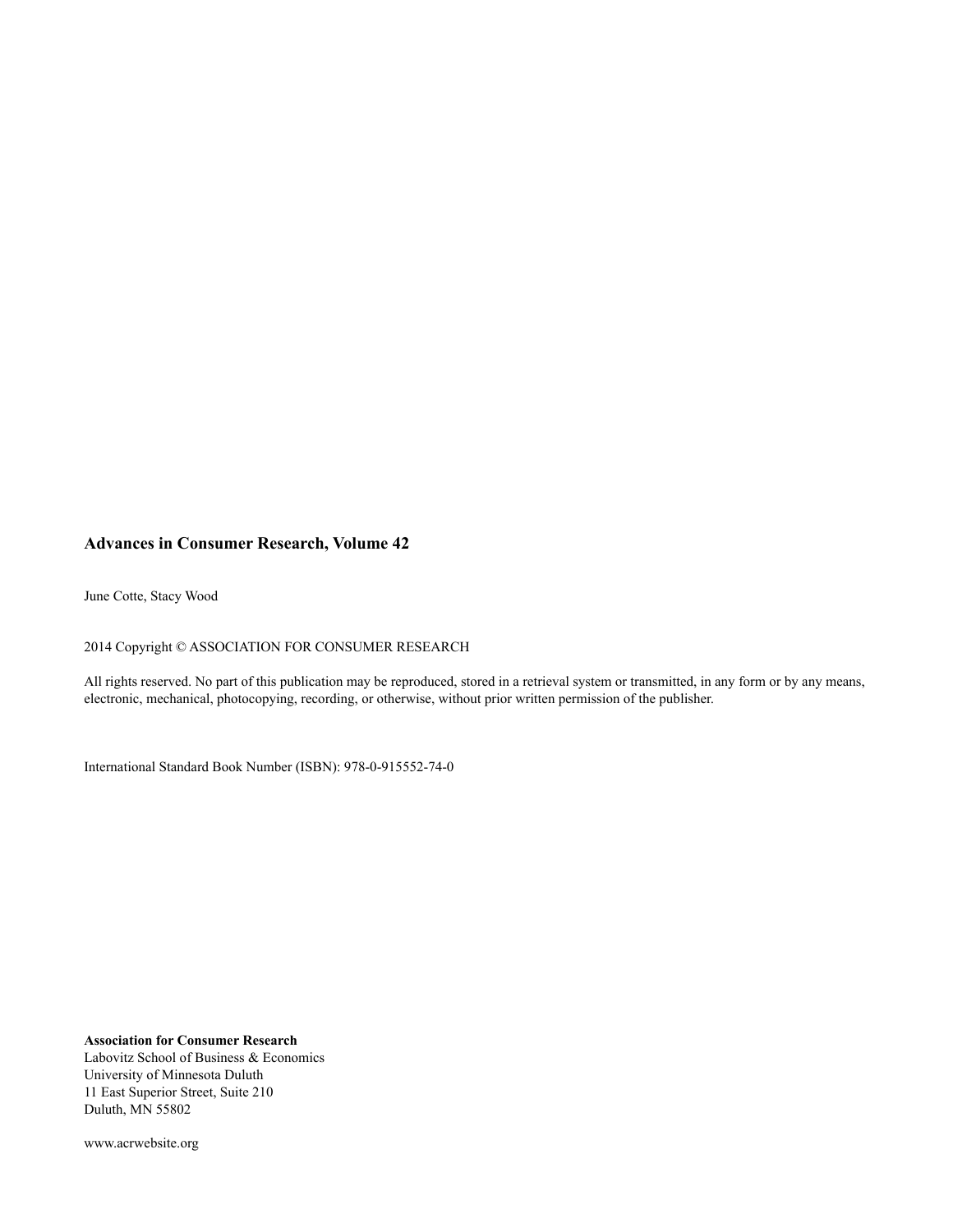# **ASSOCIATION FOR CONSUMER RESEARCH**

Labovitz School of Business & Economics, University of Minnesota Duluth, 11 E. Superior Street, Suite 210, Duluth, MN 55802

#### **Positive With Strangers, Negative With Friends: How Interpersonal Closeness Affect Word-Of-Mouth Valence Through Self-Construal**

Andrea Bonezzi, New York University, USA David Dubois, INSEAD, France Matteo De Angelis, Luiss University, Italy

Three experiments show that the closer consumers feel to a message recipient, the greater the likelihood that they will share negative relative to positive word-of-mouth. We attribute this effect to high vs. low interpersonal closeness activating interdependent vs. independent self-construal and subsequently affecting information sharing.

#### **[to cite]:**

Andrea Bonezzi, David Dubois, and Matteo De Angelis (2014) ,"Positive With Strangers, Negative With Friends: How Interpersonal Closeness Affect Word-Of-Mouth Valence Through Self-Construal", in NA - Advances in Consumer Research Volume 42, eds. June Cotte and Stacy Wood, Duluth, MN : Association for Consumer Research, Pages: 41-46.

#### **[url]:**

<http://www.acrwebsite.org/volumes/1017193/volumes/v42/NA-42>

#### **[copyright notice]:**

This work is copyrighted by The Association for Consumer Research. For permission to copy or use this work in whole or in part, please contact the Copyright Clearance Center at [http://www.copyright.com/.](http://www.copyright.com/)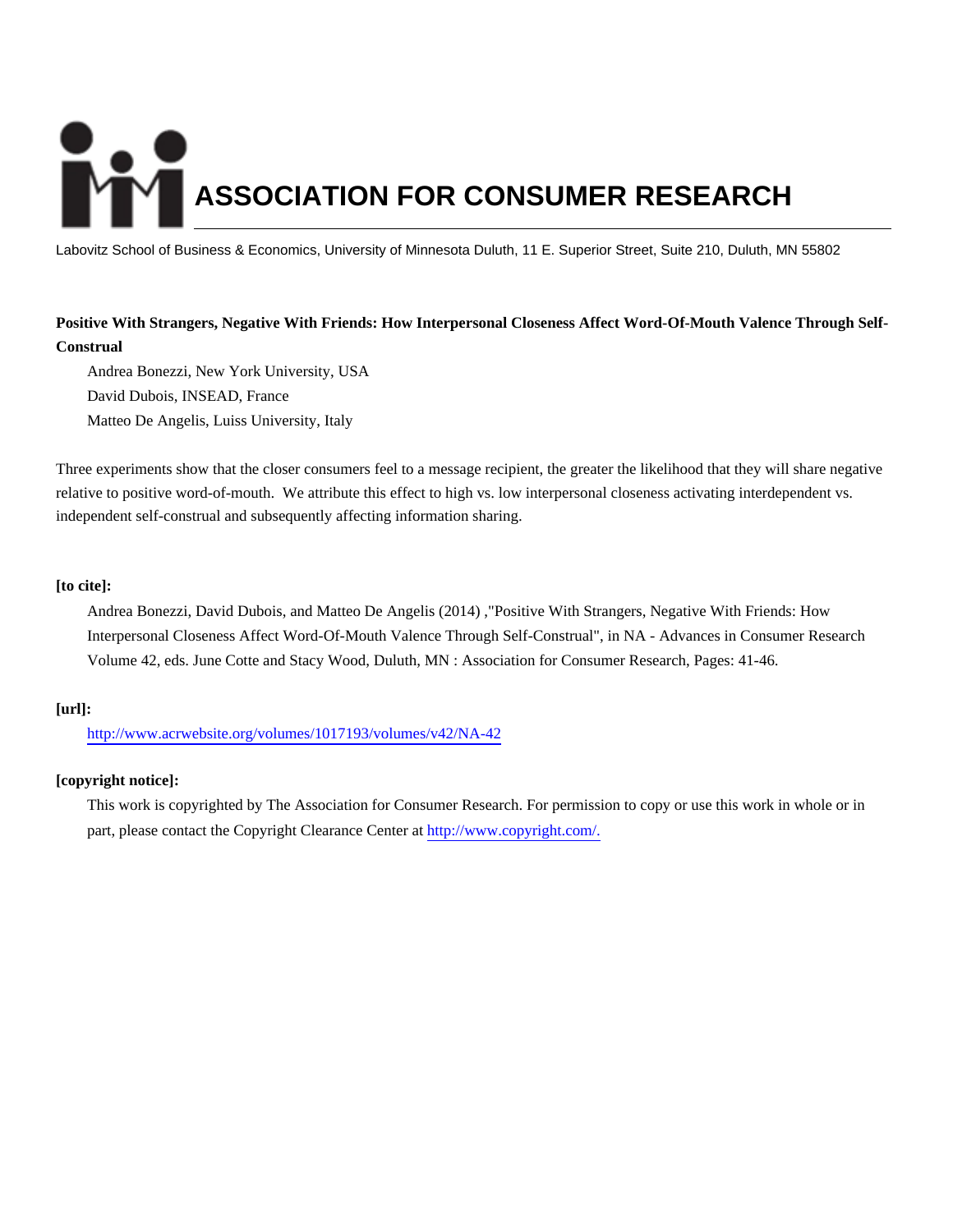#### **Emotional Sharing in Social Networks: Its Stability Within and Impact on Sharers**

Chairs: Evan Weingarten, Wharton, USA Jonah Berger, Wharton, USA

Paper #1: Collective Feelings: The Predictable and Systematic **Nature of Human Emotion Expression Over Time** 

Andrew Stephen, University of Pittsburgh Nicole Verrochi Coleman, University of Pittsburgh

Paper #2: Positive with Strangers, Negative with Friends: How **Interpersonal Closeness Affect Word-of-Mouth Valence through** Self-Construal

David Dubois, INSEAD, France Andrea Bonezzi, NYU Stern, USA Matteo De Angelis, Luiss University, Italy

Paper #3: If the Future Feels Fine: When Are People Likelier to Share the Past or the Future?

Evan Weingarten, Wharton, USA Jonah Berger, Wharton, USA

Paper #4: The Public Heart: The Impact of Sharing Emotions on Social Media

Virginia Weber, Alberta, Canada Sarah G. Moore, Alberta, Canada Rhiannon MacDonnell, Cass Business School, England Jennifer Argo, Alberta, Canada

#### **SESSION OVERVIEW**

Hardly a waking hour goes by without communication. Millions of tweets and Facebook messages are shared each day, and people share all sorts of their and others' stories and news with friends and colleagues. This interpersonal communication is not only frequent, it is also important. The content of what people share affects everything from the products people buy (Chevalier and Mayzlin 2006) to the drugs doctors prescribe (Iyengar et al. 2011).

But, what role does the emotional charge of the content play in sharing? Emotional experiences happen all the time. People see upbeat movies, dread an upcoming exam, or sit through an embarrassing date. But while some work has begun to examine when people share positive versus negative word of mouth (Angelis et al. 2012; East, Hammond, and Wright 2007) and other work has demonstrated the more emotional things are more likely to be shared (Berger 2011; Berger and Milkman 2012; Rime 2009), we still know extremely little about the role of emotion in interpersonal communication. For example, how does sharing emotion impact the person who shares it? How do aspects of the audience (e.g., whether they are close or distant others), impact whether people share positive or negative word of mouth? How does emotion impact whether people talk about the future or the past? Is the expression of one emotion online related to future expression of other emotions? With what frequency are specific emotions, and not just valences, conveyed?

This session addresses these, and related questions, as it integrates various research perspectives to deepen our understanding of the relationship between emotion and word of mouth. Stephen and Verocchi Coleman analyze over 100,000 social media posts to ascertain the prevalence, stability, and evolution of specific emotions, finding firstly that some emotions (guilt, shame) are more stable and predictable than others (happiness, anger), and secondly that some emotions develop and evolve into others while neutral words do not. Dubois, Bonezzi, and De Angelis study when people share positive or negative word of mouth, demonstrating that close others activate an interdependent construal which leads people to share more negative things. Weingarten and Berger examine how emotionality impacts when people talk about, finding that people are more likely to talk about the same event if it is happening in the future because it evokes greater emotion. Finally, Weber, Moore, MacDonnell, and Argo study how emotional sharing affects the sender, illustrating that audience size (small versus large) moderates whether people feel more or less intense after emotional expression.

Taken together, these talks examine the multiplex ways in which emotion shapes, and is shaped by, word of mouth. We not only explore how audience factors such as tie-strength may influence word of mouth valence, but how emotionality can influence when people talk about, and how emotional sharing affects the sender.

Given the importance of interpersonal communication, this session should appeal to a wide range of audiences, including researchers who study word of mouth, emotion, social influence, self-regulation, attitude change, social connectedness, and social networks.

#### **Collective Feelings: The Predictable and Systematic Nature of Human Emotion Expression Over Time**

#### **EXTENDED ABSTRACT**

A fundamental characteristic of human communication is expressing emotion, which facilitates interpersonal communication and fosters collective understanding. Expressed emotions thus play a key role in organizing social systems. Emotions are so important to social interaction that emotionally deficient individuals have been shown to face social isolation, stunted relationships, and reduced well-being (Thoits 1985). However, despite the importance of emotions to people's relationships and interactions, researchers have been unsuccessful in reliably predicting individuals' emotional states over time, largely because emotions individuals experience and express are often caused by unforeseen situations. Thus, emotions are thought to be inherently unpredictable and predicting the patterns of specific emotions as they unfold over time is very difficult, if not completely impossible (for both biological and psychological reasons; Larsen & Kasimatis 1990). However, being able to predict emotions—or at least observe systematic patterns over time—could be beneficial. For example, predicting the collective emotional state of a population could be useful in diverse fields, such as public health monitoring, political campaigns, advertising, and marketing.

This research shows that it is possible to identify stable intertemporal patterns of emotional experience when individuals' emotions are examined in the aggregate. Our findings suggest that emotions may have properties similar to other phenomena that appear to be random at the micro level but are more systematic when examined at the macro level or in the aggregate. These phenomena, often termed "superorganisms," are manifestations of collective behavior whereby knowledge and behavior is shifted from the individual to the collective (Hölldobler  $\&$  Wilson 2009). For example, this phenomenon has been found in the popular "wisdom of crowds" concept and economic prediction markets for events as diverse as elections and sporting events (Arrow et al. 2008).

We find a similar property exists when individuals' expressions of emotions in social media are examined over time in the aggregate. Although individuals' emotions might fluctuate randomly when examined by themselves, when they are looked at collectively they appear to have some stable and predictable patterns. We use data cover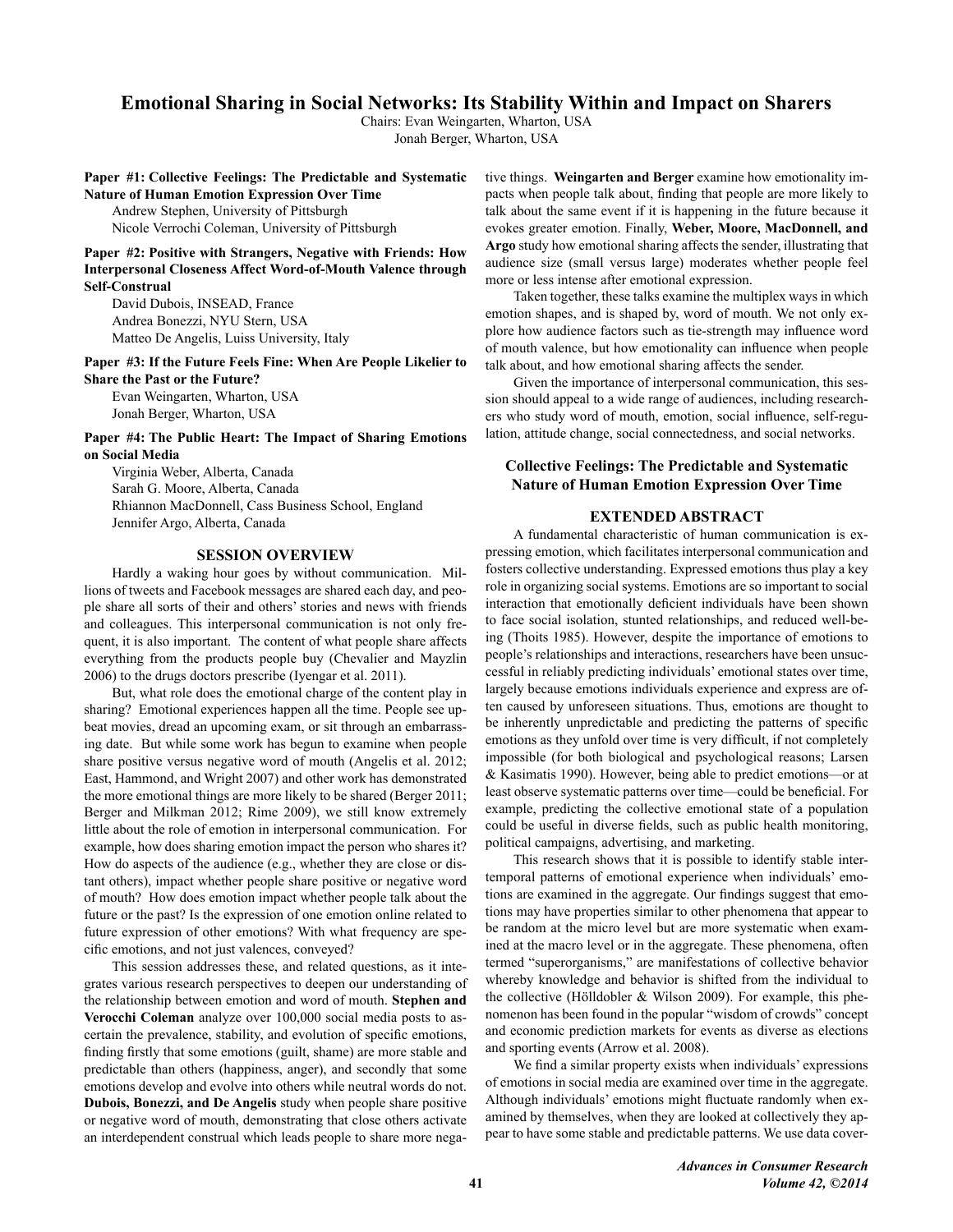ing emotion expressions in social media posts over a 330-day period from January 1 to November 25, 2012. Social media is an ideal environment for studying emotions over time because users appear to express a range of emotions on a daily basis through what they write. Since emotions play a pivotal role in both communication and social relations, and social media is a pervasive and frequently used form of communication, examining emotions in the context of social media helps develop better understandings of both human communication and collective emotions.

Our data is comprised of daily samples of English-language social media posts that were collected by a research agency that randomly drew posts from all publicly available social media posts. The sampled posts were passed through a natural language processing algorithm that identified expressions of each of eight common emotions: anger, disgust, embarrassment, fear, guilt, happiness, sadness, and shame. For each day we know the number of posts in the sample that were identified as expressing each of these emotions. Our dataset contains 6,947,808 posts in which these emotions were expressed. We first examined the relative prevalence of these emotions in posts and how they varied over time. Fear, happiness, and guilt were the three most expressed emotions, and embarrassment was the least expressed emotion. On any given day, fear, guilt, and happiness were likely to be the most-expressed emotions, although there was some between-day variation in which of these emotions was the most prevalent. For example, the daily share of posts with expressions of fear—the generally most prevalent emotion—ranged from 4.20% to 43.94% (mean =  $22.68\%$ ). There was also substantial between-day fluctuation in numbers of posts expressing each emotion.

We then considered whether these observed fluctuations over time were stable, systematic, and therefore at least potentially predictable, which would be evidence supporting our hypothesis that, when examined collectively, emotions do exhibit systematic intertemporal patterns. One way to test for the predictability of a time series is to examine its stochastic properties to see whether it is "stationary" or "non-stationary." A "stationary" time series has constant mean and finite variance over time, thus making the series predictable in the sense that it will revert to the mean. A "non-stationary" time series has a mean and variance that change randomly (e.g., a random walk), which makes the series completely unpredictable because it will never revert to a stable mean level. We found that all of the eight emotions' time series were stationary, either directly (five out of eight) or after accounting for time-trend components. Finally, we tested how accurately each emotion could be predicted into the future by fitting forecasting models to data. The fits of these models varied across emotions, indicating that not all emotions are as collectively systematic and predictable as others. For example, the model for happiness had excellent predictive fit but the model for disgust did not. However, the worst-fitting model still managed to account for 26% of the variance in the emotion, and averaging across emotions, the mean forecasting fit was high (mean  $r^2 = .52$ , std.  $dev. = .20$ ).

While each emotion's intertemporal variation indeed has an unpredictable random component, these results indicate that there is a nontrivial, relatively sizeable systematic component and, critically, that these time series are all stationary and expected to be stable in the long run. Prior to this current investigation, anticipating what the general emotional state of a population will be, based on current emotion states, would have been considered an exercise in futility-however, the present findings demonstrate that that type of aggregate-level prediction is, in fact, possible.

#### Positive with Strangers, Negative with Friends: How **Interpersonal Closeness Affect Word-of-Mouth Valence** through Self-Construal

#### **EXTENDED ABSTRACT**

A great deal of research in word-of-mouth (WOM) has aimed to understand whether consumers are more likely to share positive or negative information (Brown & Reingen 1987; Herr, Kardes, & Kim 1991). While some scholars have shown negative can trump positive WOM (e.g., Kamins, Folkes, & Pernes 1997), others have found positive WOM to prevail (e.g., East, Hammond, & Wright 2007). Yet, little is known about when consumers are more likely to share positive versus negative WOM.

This research explores the role of interpersonal closeness as one factor that can influence consumers' tendency to share positive versus negative information. By interpersonal closeness, we refer to the perceived psychological proximity between a sender and a recipient (Gunia, Sivanathan, & Galinsky 2009). Perceived proximity can stem from social similarity (Latanè et al. 1995), tie strength (Marsden and Campbell 1984), or even the type of language used (Brown and Gilman 1960). To illustrate, the more two people have strong ties, occupy similar roles in society or share particular physical or physiological traits, the higher their interpersonal closeness.

Our theorizing builds off the premise that the act of communicating, because it is embedded within social interactions, might activate different social identities in senders' mind (Brewer 1991). That is, addressing a close other should bring in mind social identities in which the self is closely associated with others (e.g., a friend); in contrast, addressing a distant other should bring in mind social identities in which the self is remotely associated with others (e.g., a distant acquaintance). Thus, communicating to a close other might highlight assimilation motives and activate an interdependent self-construal but communicating to a distant other might highlight contrasting motives and activate an independent self-construal. Self-construal refers to the extent to which the self is defined independently of others or interdependently (Markus and Kitayama 1991; Gardner et al. 1999). In turn, we propose that differences in self-construal might affect the valence of information a WOM sender might share by shifting the salience of positive vs. negative information. In support for this proposition, ample research has shown that changes in self-construal affect regulatory goals (Aaker and Lee 2001) and subsequently direct people's attention to positive vs. negative information (Idson, Liberman, & Higgins, 2000; Cunningham et al. 2005).

Thus, we hypothesize that low interpersonal closeness activates an independent self-construal, prompting senders to share more positive relative to negative information, whereas high interpersonal closeness activates an interdependent self-construal, prompting senders to share more positive relative to negative information. Two experiments test this hypothesis.

Experiment 1 tested our basic hypothesis that senders of a WOM message tend to share more negative information, relative to positive information, the closer they feel to the message recipient. French participants read a review of a camera containing four positive and four negative attribute and wrote a WOM message to an hypothetical recipient either using the  $T$  pronoun  $(tu, t$  typically used with close others) or the V pronoun (vous, typically used with distant others; Brown and Gilman 1960). Importantly, a separate pre-test revealed that merely using T-form (V-form) when answering the Singelis scale (1994) activated an interdependent (independent) self-construal. We counted the number of positive and negative attributes in the messages generated. Results revealed that participants included more negative attributes in their message when using the